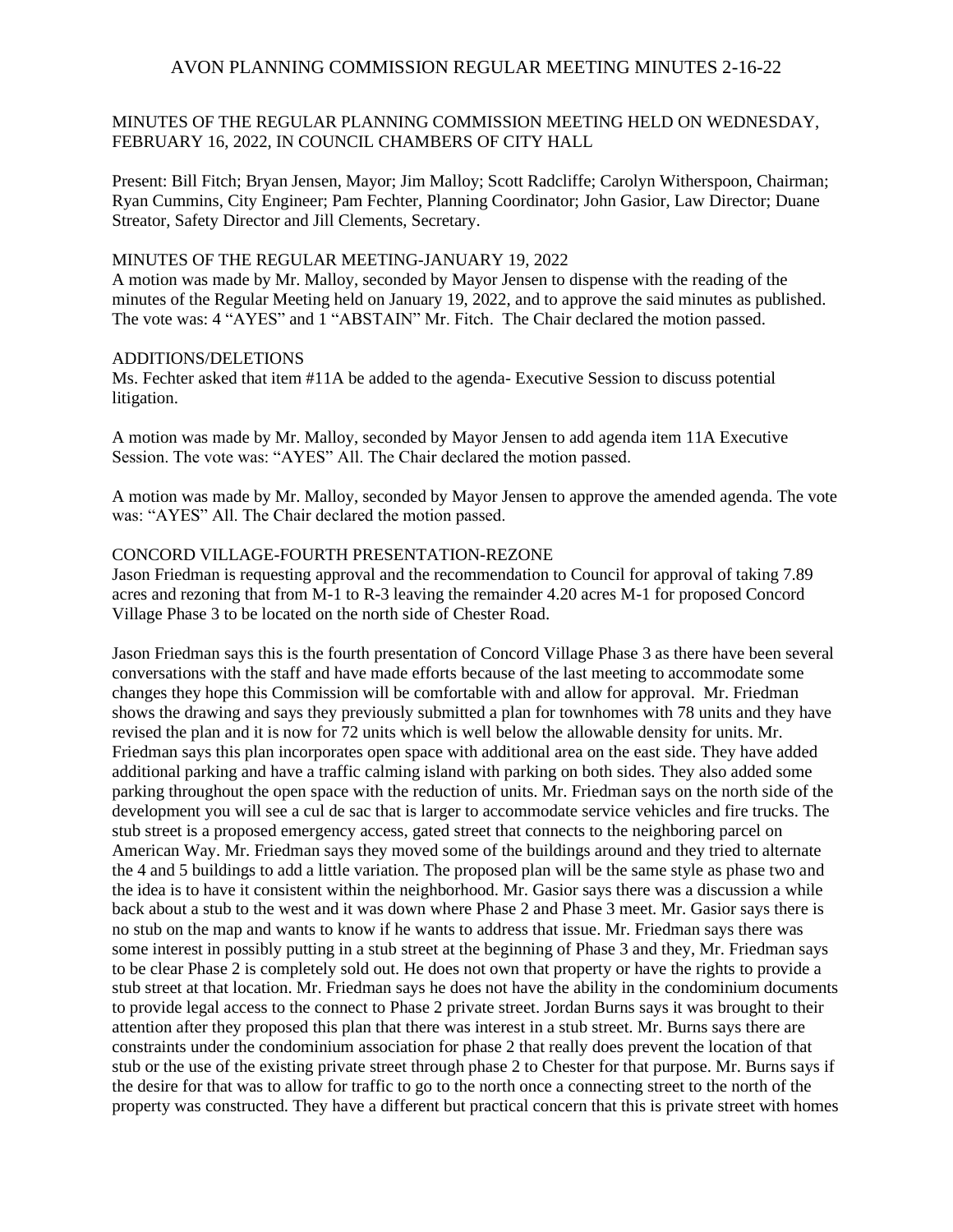about 30 feet off the edge of pavement and they don't know what volume of traffic that stub street if it was connected to an adjacent development would carry. We would be concerned about the prospect of opening the private street to a volume of traffic. Mr. Burns say they are also concerned as the zoning is the first thing on the agenda followed by the plan and we jumped into the plan first as that is where the changes were made since the last meeting. Mr. Burns says as they try to emphasize to the Planning Commission in other meetings, part of the reason they are seeking the rezoning of this is there is an existing sewer line and sewer service that terminates at the western boundary of this property, it does not extend to the west. Service would need to be provided in some manner to the west, they anticipate that this likely to happen but not from this side of the property but from west to east. Any development of the property adjacent to theirs to the west, it would inhibit development from where that stub street would be located. They don't see the need for that stub street as it doesn't serve for the City's ultimate purpose to ensure that residential development happens in an orderly fashion and that not be encouraged. Mr. Burns says providing access from an adjacent property onto a private street, they don't have the ability to provide. Mayor Jensen says that would connect into R-3 where they are at there. Mr. Burns says yes, it would but that R-3 property is not serviced by sewer. Mayor Jensen says sat some point it will. Mr. Burns says it may or may not be developed in that manner. Mayor Jensen says there are bowling alley parcels all the way to the west so asking to put the stub there would allow residents to take from that development there in terms of phase 3 and 2 if we could put a light further down there, it would allow them to go through the next development if agreements are signed by both parties as they develop could allow traffic to take that roadway and go to a light to access onto Chester Road. Mr. Burns says again the problem is they don't control Phase 2. Mayor Jensen says you control Phase 3, and we are not asking you to put it on Phase 2, but on Phase 3. Mr. Burns says if traffic were invited to go through Phase 2, they can't be in that position. Mayor Jensen says than Phase 2 can't go to Phase 3. Mr. Burns says Phases 2 and 3 are related under the condominium documents. Mayor Jensen says you can't amend that document. Mr. Burns says not Phase 2 documents, Phase 3 could but they can't control traffic through Phase 2, that's the problem.

Kevin Hoffman of Polaris Engineering and Surveying says that he wants to point out that location on the phase line would be very difficult. Mr. Hoffman says if you drive back there, its way in the air, they lifted everything up to get gravity sewer. He says the fall off the back of the houses is 6-7 feet and then they will make the grade change as they have a pump station in the back and there will be about a 6 feet of road grade change. Mr. Hoffman says that location, engineering wise would be difficult especially with the existing building there, it wasn't designed for that on the phase line. Mayor Jensen says you're going to have a grade change from the existing to the new. Mr. Hoffman says yes, with engineering standards, it will come back down to the existing grade of the surrounding properties. If you drive thru there now, the homes on the west are elevated as they needed that gravity sanitary sewer for phase two. Mr. Friedman says to add, the commission should know his willingness to hear many requests for changes and they have accommodated in any way he can, this one from a technical standpoint is difficult to do. Mayor Jensen says we have legal counsel hear tonight and will address that in our executive session to see if that is possible. Mayor Jensen doesn't necessarily agree with that but it's part of the discussion. Mayor Jensen asks if the whole west side of the property is going to be elevated different than what the existing is on the other side of that to the west? Mr. Hoffman says it will be closer to the existing grade that is there now between both west and east. They have a pump station, so they don't have to elevate. Mr. Hoffman says from a site distance and safety, it would be difficult then go back to the west, you will need to make up that difference. Mayor Jensen asks Mr. Cummins what kind of elevation it would change knowing Phase 2 is to the edge of Phase three. Mr. Cummins says it would likely take 150-200 feet to bring that grade back down to the adjacent grade if its 6 feet. Mr. Hoffman says engineering wise, it's a bit of a practical difficulty. Mr. Cummins says if he understands correctly if you're going to the north, it will be a gentler transition as the road will be falling in elevation. Mr. Hoffman says yes, they will do it with ODOT standards for vertical curves. Ms. Fechter asks Chairman Witherspoon if the resident in the audience can address the body about this plan. She says she was going to have him come up in Comments and asks if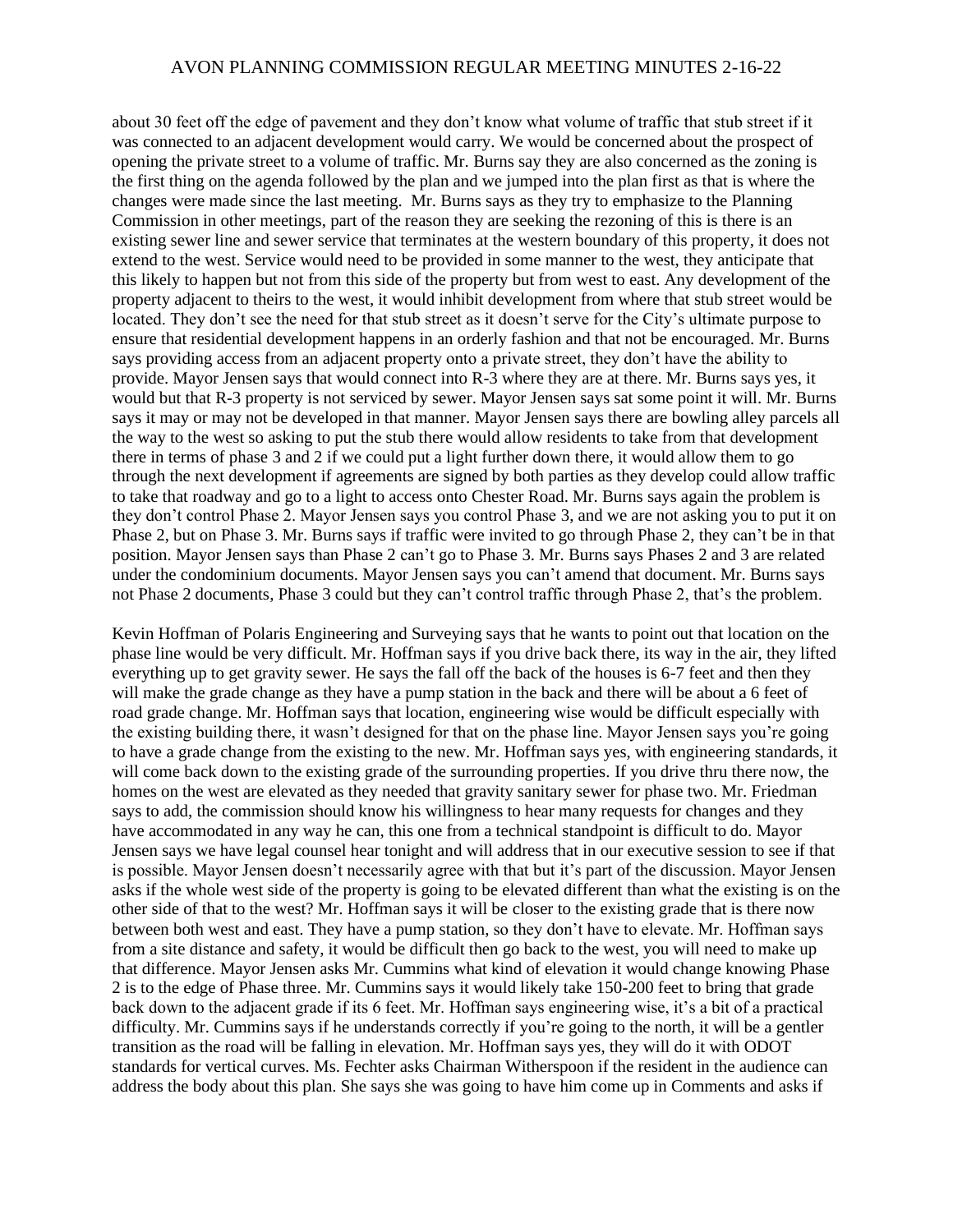she would be opposed to him coming up now to present. Chairman Witherspoon has no objection and asks that it stay within 5 mins or so.

Matt Watson, 1456 Chenin Run is a resident of Phase 2, moved in in June. Mr. Watson thanks the Commission for allowing him to present and wants to talk about the plan quickly. Mr. Watson says everything he is talking about tonight was based on the old plan and thanks the developer for making some improvements so some of the comments don't apply now. Mr. Watson says if you look the Phase 3 plan, and a lot of the residents didn't know this was an option. He says he just moved in in June and he had no clue, it was never presented to them in marketing or sales. He says he isn't here to fight or argue, it's to bring up some points to see if those can be heard. Mr. Watson says the updated plan does address of them which is good to see. Mr. Watson says there are standard details in a city, and he realizes this is private development. Mr. Watson gives an example of French Creek Reserve which is also a private development and says they use concrete walks, concrete road, and have a nice entry sign with generally good aesthetic to it. Mr. Watson says it's a private development still using the public standards for development. Mr. Watson talks about the entry sign, landscaping, concrete roads, street trees. Mr. Watson says true or false, Concord Village standards are substandard to other private communities in Avon. Mr. Watson believes that is true, phase one has concrete, phase two is asphalt, with one single walk on the eastern side, there are no street trees. He continues to say this may in the works when things are complete but there are no trees or landscape around the basin. Mr. Watson says he did a quick estimate using the lower standards with no curb, not having concrete, not having proper signage the developer saved a quarter million dollars easily on the low end by not using a higher standard. Mr. Watson says he is not saying this money must be given back to the residents, but he did a resident survey, and they have a lot of concerns. He continues to say timeline of Phase 3 construction, that was never presented to them, the road is going to remain in poor condition for 2 plus years. Mr. Watson asks when Phase 3 will be done, is there a Phase 4 they don't know about there's a lot of talk about connection to the west. The property is cleared already, is there a deal in place, all these things a lot of time. Mr. Watson says the greenspace design itself with the location and the amenities within in it and the lack of parking which is already an issue in Phase 2. Mr. Watson says they are asking can they get more landscape, a higher end playground or dog park, walking trials, maybe a little party room and additional parking which has been addressed. Mr. Watson says they know the plan says dog park. What will that be, turf, 4'chain link fence, that's it, can they get a little more. Mr. Watson asks can they get proper signage at the main road, now they have none, again this might be in the works along with some screening of the electrical panels, can they get a trail around the basin, he is just proposing questions. Mr. Watson asks if they can get a small pavilion or possible frame structure on slab for a party room, they are not asking for all of it, but can they get a few of these things. Mr. Watson says the green space location, can it be centralized with phase 2, what about us. They centralized it with Phase 3, but can it be moved to the south and east which they have addressed in the current plan, they added parking with the units and the green space, which was what they were thinking. Mr. Watson says with the big snowstorm, there is no nowhere to plow snow, it's an issue people don't think about, theses nowhere to push the snow and it sits in their driveways. He thanks the city for considering and ways the residents are scared about the location of the greenspace, they would potentially like less green space if it was just on the eastern side of the development and not the western. Mr. Watson says they have real concerns that they are going to use the green space for an eventual tie into a phase four. Mr. Watson says we all know greenspace isn't greenspace if developers can take it, they will and one of his concerns is it's a future stub for 200 more units.

Mayor Jensen says Mr. Friedman mentioned earlier that he is willing to work with the city and that is why some of the things they added are there. Mayor Jensen says we have another lawyer with us to make sure we try to protect residents from of phase four going to the west of that. No decision will be made tonight because we want to make sure we can continue to protect that area for what's best. Mr. Friedman says this is a new resident who bought into the development, and he is right about a few things, its not finished. Mr. Friedman says there still buildings being built, grass that needs to be grown, it will be a finished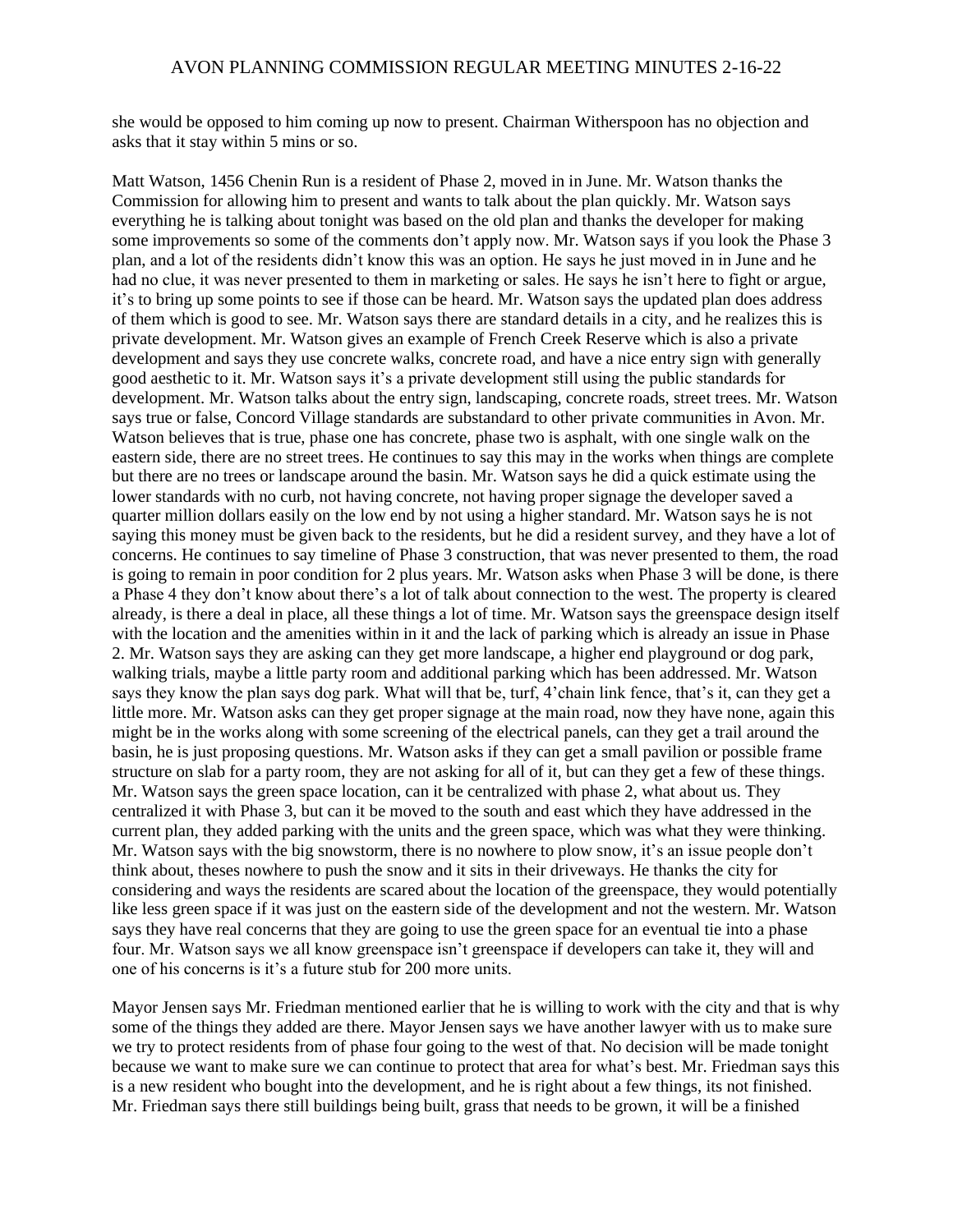development when it is finished. Mr. Friedman says one of the advantages of him being part of Phase 3, he is there, and he will help work with the association. Mr. Friedman says he owns 24 of the townhomes in Phase 1 so he is there and will stay on top of the construction. Each Phase has their own associations but there is one management company that is responsible for both now and will be as well for Phase 3. Mr. Friedman says as far as the snow goes, he wasn't surprised with the issues they had, everyone had issues. Mr. Friedman says the improvement they are proposing seem to accommodate for some issues. The reality is he can't do anything about Phase 2, but he can talk to the management company to talk to the association which is the residents to come up with a plan. Mr. Friedman says his focus is Phase 3, he can only control what he controls. Mr. Friedman says he will with work to improve the entrance way, he wants people to be happy and will do what he can to make it right.

Mr. Gasior says we will go into executive session after comments to discuss possible litigation depending on how the panel will vote. Mr. Gasior says it would be premature to act on this tonight and would recommend they declare this fourth presentation.

Chairman Witherspoon declares this to be fourth presentation.

CONCORD VILLAGE-FOURTH PRESENTATION-AMEND GENERAL DEVELOPMENT PLAN Jason Friedman is requesting approval of amending the General Development plan for Concord Village to include Phase 3, 72 new units to be located on the north side of Chester Road.

Chairman Witherspoon declared this to be fourth presentation. Mr. Gasior says this is a reduction in the number of units from the previous plan that was submitted back in December or January.

### FIELDSTONE LANDING SUBDIVISION-FIRST PRESENTATION-FINAL PLAT

Chuck Szucs of Polaris Engineering is requesting approval of the final plat and the recommendation to Council to create a Subdivider's Agreement for a 44 new single family home subdivision to be located north of Schwartz Road, west of Stone Wheel Run Street.

Jim Gamila says that Mr. Szucs is working with Pam and Ryan to make some changes to allow them to make their second presentation, but he would be happy to answer any questions. Ms. Fechter says Mr. Gamila is correct, his group has been working very close with staff and they have been challenged to verify somethings and they have done that, there are a few things that they are working on. They wanted to present the subdivision and is confident that they will be back next month for vote. Mr. Gasior asks if the name has been changed. Mr. Gamellia says the street name has been changed but the subdivision is the same.

Chairman Witherspoon declares this first presentation.

#### T-3 REALTY 2-FIRST PRESENTATION- LOT SPLIT

Mike D'Andrea of T-3 is requesting taking a 9.194 AC parcel and splitting it into 2 to create Block J1 being 5.7068 AC and Block J2 being 3.4872 AC located at 1965 Recreation Lane.

Ms. Fechter says Mr. D'Andrea is in front of us because he is moving into phase two and they would like to take the same lot split and change the name. Ms. Fechter says her, and Mr. Cummins have looked over it and ask that it be contingent while they work to finalize easement agreements.

A motion was made by Mr. Malloy, seconded by Mayor Jensen to suspend the rules. The vote was: "AYES" All. The Chair declared the motion passed.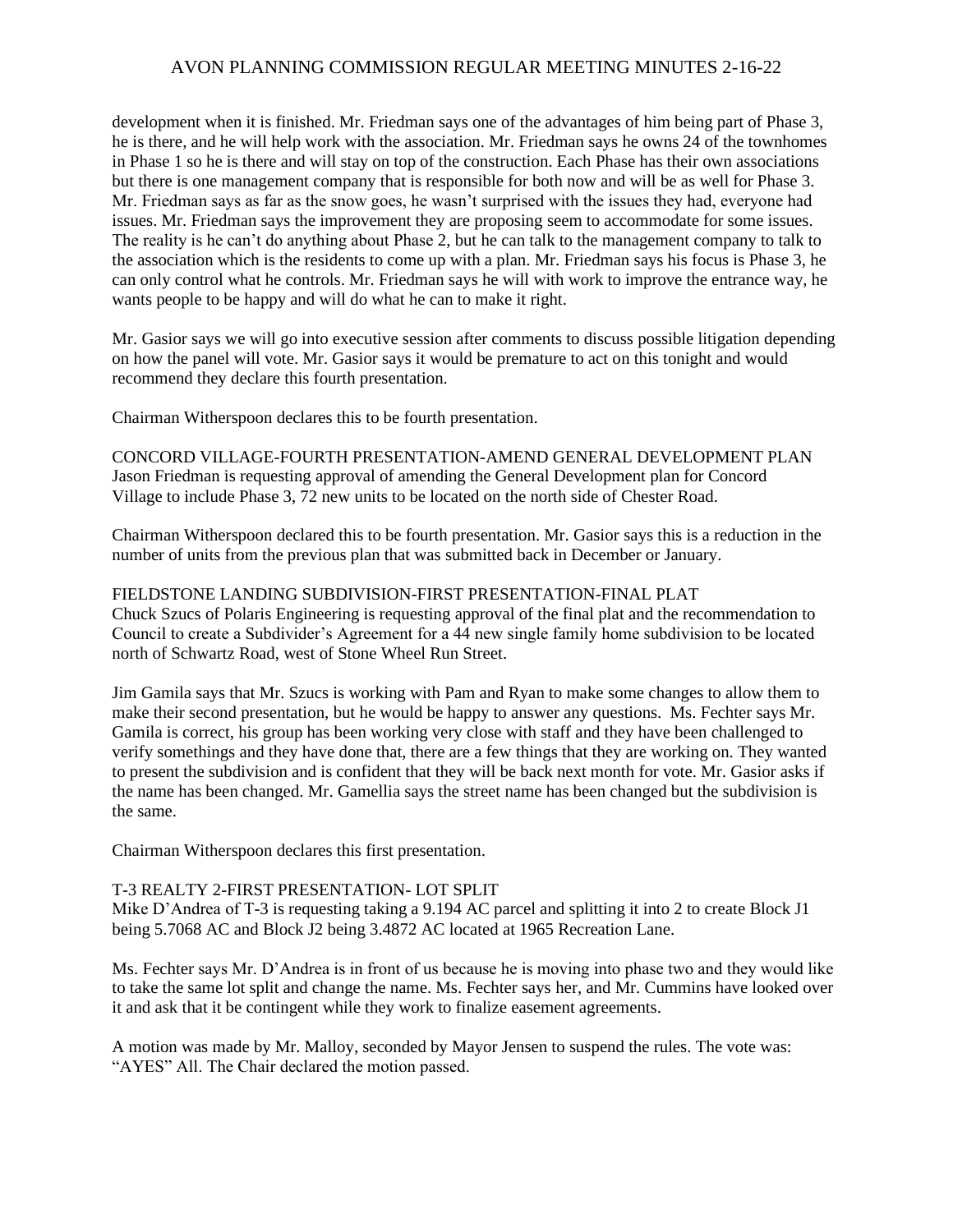A motion was made by Mr. Malloy, seconded by Mayor Jensen to approve taking a 9.194 AC parcel and splitting it into 2 to create Block J being 5.7068 AC and Block J2 being 3.4872 AC located at 1965 Recreation Lane contingent upon final engineering. The vote was: "AYES" All. The Chair declared the motion passed.

#### CONGREGATE CARE MORATORIUM DISCUSSION

Mr. Gasior says he had a chance to review our code on congregate care and when they made the changes in 2015 were made the changes that were addressed had more to do with location of congregate care facilities in the city but what they need to look at now is the impact of our ability to service the city. Mr. Gasior says we have one facility come in before the moratorium was based and the special use was approved but one of the conditions of the special use permit was to adopt and attach a nonemergency protocol. Mr. Gasior says that is what we are going to is somehow codify that requirement to include a nonemergency protocol. The big thing is how do you enforce it, fee it in the event our squad is getting called out and then is forced to transport to the hospital. These nursing homes have presented this over the year they become more and more prevalent and that is why the moratorium was put on. Mr. Gasior says we think we are good with the number of units, number of beds, it this nonemergency transport that is a problem. Mr. Streator says that is correct, it's been increasing that they are called to transport patients and the emergency nature of it becomes into question. Mr. Streator says it's a lot easier because of the privatized ambulance services that are used just aren't available, so they end up using the city. Mr. Streator says the last few months of covid it also created a problem with emergency rooms, and they are looking at new protocols with the emergency rooms. The hospitals recognize this is a problem also and the more we build these facilities the more they will use our services to help them. Mr. Gasior says we talked about maybe the requirement of a nurse or doctor on site to triage these cases to try to come up with ways to take care of the patients at the facility without the need to transport. Mr. Gasior says you can raise the price of the transport but it still not a deterrent because insurance will pay the price, that problem isn't being solved that way. Mr. Gasior says Mr. Coyne an attorney with Mansour Gavin is here to help us with some ideas. Mayor Jensen says today they have had 14 calls, 7 of them to nursing home facilities, not saying that they are nonemergency when go through it half of them are to those facilities. Ms. Fechter adds after the approval of Beehive Homes, we currently have about 900 beds within the City of Avon between nursing homes, assisted living and rehab facilities. Mr. Gasior says we would like to get something together before the moratorium is over.

Mr. Coyne says they did look at it and about 33% of your calls are to these facilities and some of them are ran with different business models. Some rent the facilities, some sub out the staff, may or may not have doctor in their facility and at night they could minimally be staffed. Mr. Coyne says you do have occurrences when someone needs serious health care incident when they need to be taken to an emergency room, so they call. Mr. Coyne says there are occasions when someone falls out of bed, or someone needs help, and they call, and we provide those services. He says really that should be done by the provider and it might be putting someone back into bed and they leave. Mr. Coyne says the problem with that is for any kind of medical treatment provided by the EMT when they don't transport is not covered by Medicare or Medicaid, there is no insurance for that. Some of the private insurance companies do provide reimbursement. What you can look at doing and what is done in other communities is that you would have an additional charge to the facility on occasion when those types of calls are made. If you make the run and there is no transport you can charge them, that is something to look at for the recovery of cost and still provide for the facilities. Mr. Coyne says talk has been if you can impose staff requirements but that could get tricky with the state, but you could do a non-transport fee. Each facility may try to handle that differently they can charge the resident or pay it themselves or turn it over to an insurance company. It is something to consider since you have nine facilities, and he hates to say it, but your location could give you more proposed facilities since land is still available.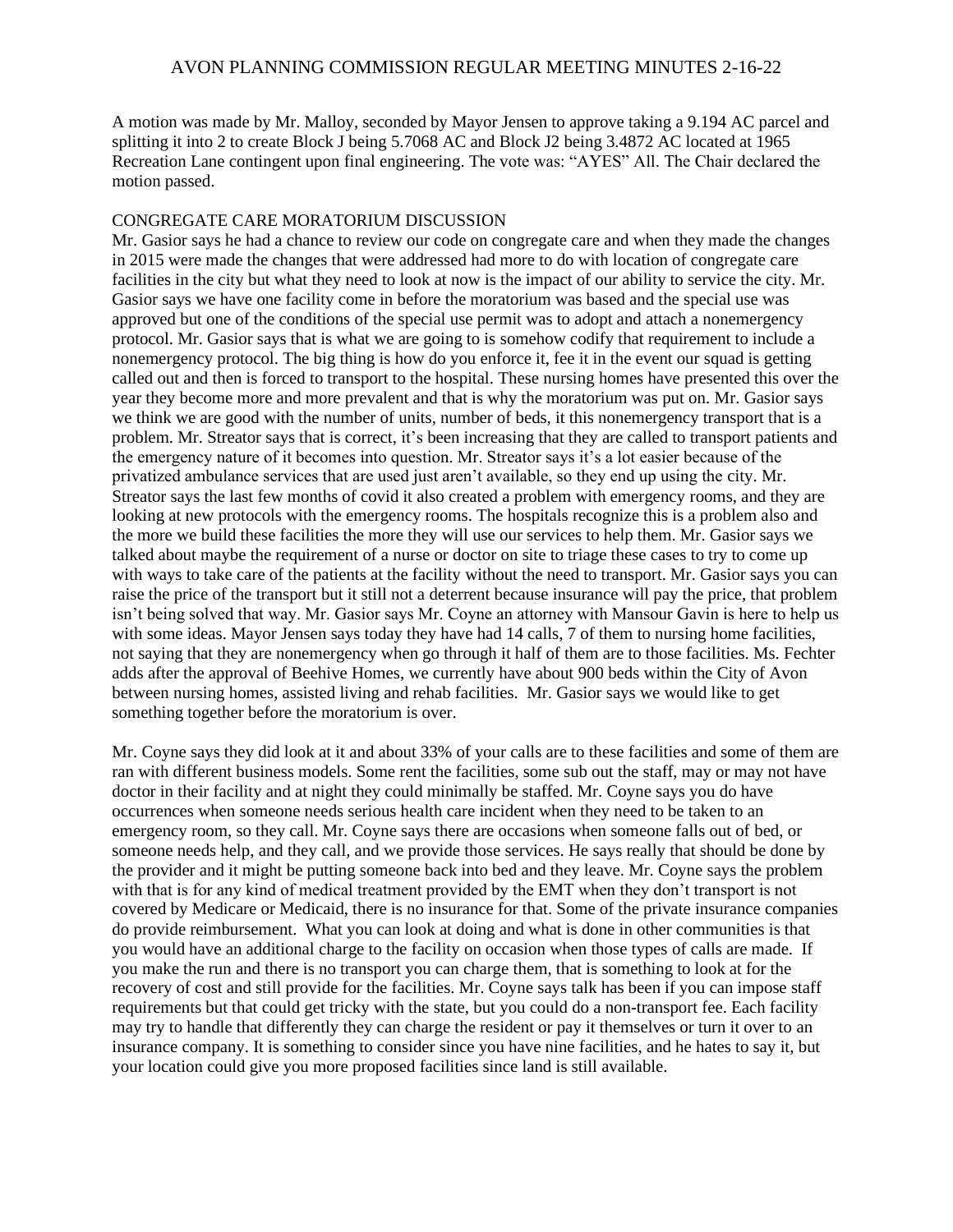Mr. Gasior says one of the ideas is the additional charge, but he doesn't have any data on that. Mr. Streator says we are at 33-34% of our calls go to these facilities and some of them are legit, you're bringing in a population that is more likely to need our services then other facilities that come in. Mr. Gasior says one of the things he was thinking of was if you take the example of a fall out of bed, he thinks the nursing home will insist on a transport because they will want to have the patient x-rayed to make sure there isn't a big injury and that is a transport. Mr. Gasior says if they can do an Xray there, that could be helpful. Mr. Streator adds he thinks the staffing isn't available for them to care for their patients like they once did, its easier to not staff and transport to hospital. He says as he mentioned even in the last few weeks when they have been overrunning with Covid patients, they didn't want them coming in ether and they are starting to look at telemedicine and things like that, no one wants to take the liability of making the decision to transport or not. Mr. Gasior says the existing model isn't going to work for us, the change is going to have to be significant, they are bringing in the population that we need to take care of, but they are the ones making money and the cost is on us that and it should be by them. Why should we as a city not be able to take care of another call that is arising some place else, for example we don't have a squad available because someone fell out of bed, and we must transport someone for x-ray. Mr. Gasior says not to minimalize that but that is something they can try to control if they spend the money. Mr. Coyne says what's the population of Avon now, it was noted it was 24,000 and he says 900 beds and a third of you calls will take care of 900 people so the proportionality of it is significant. Mr. Coyne says the business of model of some of these institutions must be looked at too, especially in the off hours, they sometimes don't have the staff to assist. Mayor Jensen says that is why they want to look at different ways to do that so the patient doesn't bear the cost of that either- he would like to see their business model changed instead of charging more because we are charging them. At the time when we didn't have so many calls, it wasn't an issue, and the hospitals didn't mind it because it was more money for them, but the City and the hospital are seeing the stress. Mr. Coyne says it maybe we reach out to some of these facilities, so they are aware of our concerns because its not fair to the rest of the population. Mr. Gasior asks is it possible to come up with a ratio of paramedics on the shift to the number of people we need to take care of in these facilities? Mr. Gasior says we have a maximum density, maybe we need another quota that says we can only handle so many as our staff can handle, If the staff doesn't go up, we can't allow any more beds. Mr. Fitch is curious since we have a bed tax on hotels, why can't we come up with a figure like a bed tax based on the number of beds in the facility? That money would offset some of the costs over time. Mr. Coyne says you will be passing that along, but Mr. Fitch says no its for the facilities coming in. Mr. Coyne says you could do something like that. Mr. Radcliffe asks if he has any experience, we have 9 facilities and we talk about business models, any experience getting the nine facilities together where they facilitate not using the city equipment, but they have a couple staffed vehicles that goes to all of them. Mr. Coyne says he has not done and its worth a conversation, the challenge could be the location in the city. Mr. Radcliffe says maybe that's when the city can work with all of them and have a central location or rotate it something that could maybe help. Mr. Coyne says it could be part of the permitting process, moving forward you must have an independent contract with someone to help with these. Mr. Radcliff says as part of their special use permit. Ms. Fechter says the nursing home looking to come in, she spoke with them a lot as they run several nursing homes, they are working with the Gatekeeper program, which is in cooperation with the emergency rooms, since the emergency rooms are stressed like our safety services. Is there a way to get these facilities to use them- its more telemedicine or doctor on staff, someone who is there on staff for the triage? Mr. Coyne says that could be a possibility, but they do something similar just not at night. Mr. Coyne says from his understanding from talking to facilities typically between 9PM-6AM they are not staffed the way they should be. Mr. Gasior says we have a few things to talk about and draft as part of 1280.06 which is where it would be listed and then defined in 1222 Definitions.